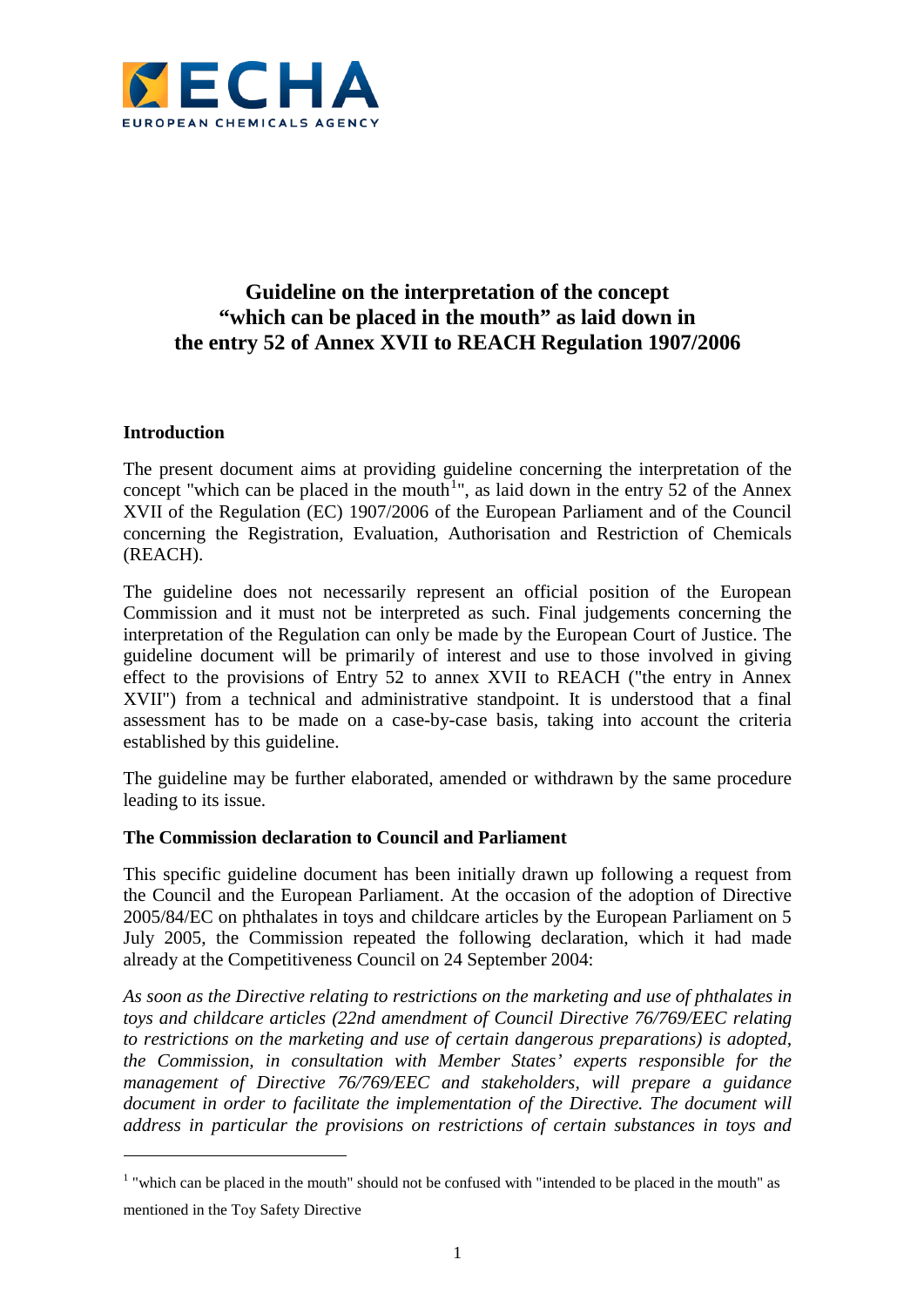*childcare articles intended for children insofar as they concern the condition "which can be placed in the mouth" as specified in the annex to the Directive.*

*In the context of this work, the aspects related to "accessible" plasticised material and "handheld" toys will be examined.*

This guideline document therefore is only aimed at providing some criteria and examples to help identifying those toys and childcare articles or parts of toys and childcare articles which can and those which can not be placed in the mouth by children. It therefore does not address the likelihood that a toy or childcare article will be mouthed.

#### **Definitions and scope**

The definition of toys in Directive 2009/48/EC on the Safety of Toys applies also to the Regulation.

Childcare articles are defined as "any product intended to facilitate sleep, relaxation, hygiene, the feeding of children or sucking on the part of children". It is the Commission's interpretation that the entry in Annex XVII covers the accessible parts of articles such as push chairs, car seats and bike seats which are intended to facilitate sleep and relaxation during transport.

The main purpose of pyjamas is to dress children when sleeping and not to facilitate sleep. Pyjamas should therefore be regarded as textiles and, like other textiles, do not fall under the scope of the entry in Annex XVII Sleeping bags are designed to facilitate sleep, and should therefore fall under the entry in Annex XVII.

## **From 16 January 2007, the phthalates DINP, DIDP and DNOP are only allowed for use in articles which can not be placed in the mouth.**

Therefore DINP, DIDP and DNOP shall not be used in plasticised toys or childcare articles or plasticised parts of toys and childcare articles which can be placed in the mouth by children.

#### **Articles which can and can not be placed in the mouth**

The following explanations can be used to assess if toys and childcare articles or parts therefore can be placed in the mouth by children and thus fall under the scope of the entry in Annex XVII of the Regulation.

"Placing in the mouth" means that the article or parts of an article can actually be brought to the mouth and kept in the mouth by children so that it can be sucked and chewed. If the object can just be licked, it can not be regarded as "placed in the mouth".

• Articles which exceed a size of 5 cm in all three dimensions can as a starting point not be placed in the mouth by children. If an article or a part of an article in one dimension is smaller than 5 cm, it can be taken into the mouth. However, the shape of the article, e.g. the existence of detachable or protruding parts and its resistance to compression or deformation also needs to be given consideration.

• Inaccessible parts of articles can also not be taken into the mouth. Articles or parts of articles should be considered inaccessible if, during proper use or reasonably foreseeable improper use by children, they cannot be reached. The definitions of "accessible" and "removable component" in EN 71 (European Standard on the safety of toys) can be used as decision-making criteria. Inaccessible plastic material, such as cables in toys, can not be taken into the mouth under normal, foreseeable conditions.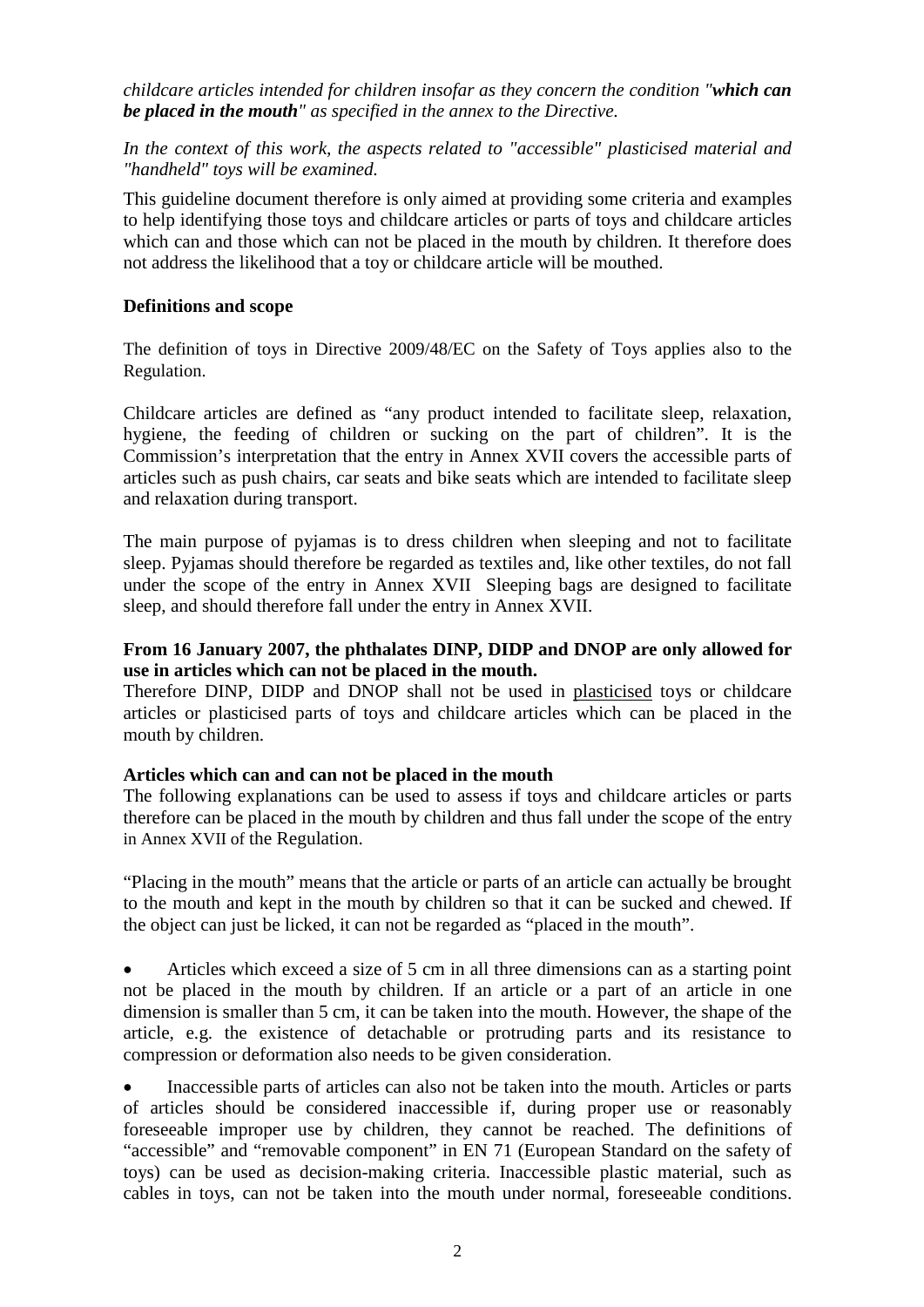Cables made from plasticised material containing DINP, DIDP or DNOP should be safely enclosed inside the toy<sup>[2](#page-2-0)</sup>.

• Handheld toys are more likely to be placed into the mouth, but it can not be excluded that toys which are not handheld also can be placed into the mouth. The guideline therefore also includes toys which are not handheld, but which can be taken into the mouth.

• Inflatable articles should be considered in an empty state. The mouthpiece, which is intended to be placed in the mouth, should not contain DINP, DIDP or DNOP.

The following pictures are examples in order to better indicate which toys and childcare articles or parts of them can be taken into the mouth:

 $\overline{a}$ 

<span id="page-2-0"></span><sup>&</sup>lt;sup>2</sup> Please note that the restriction of entry 51 of annex XVII of REACH applies to all the components of the toys and childcare articles, whether these components are accessible or not.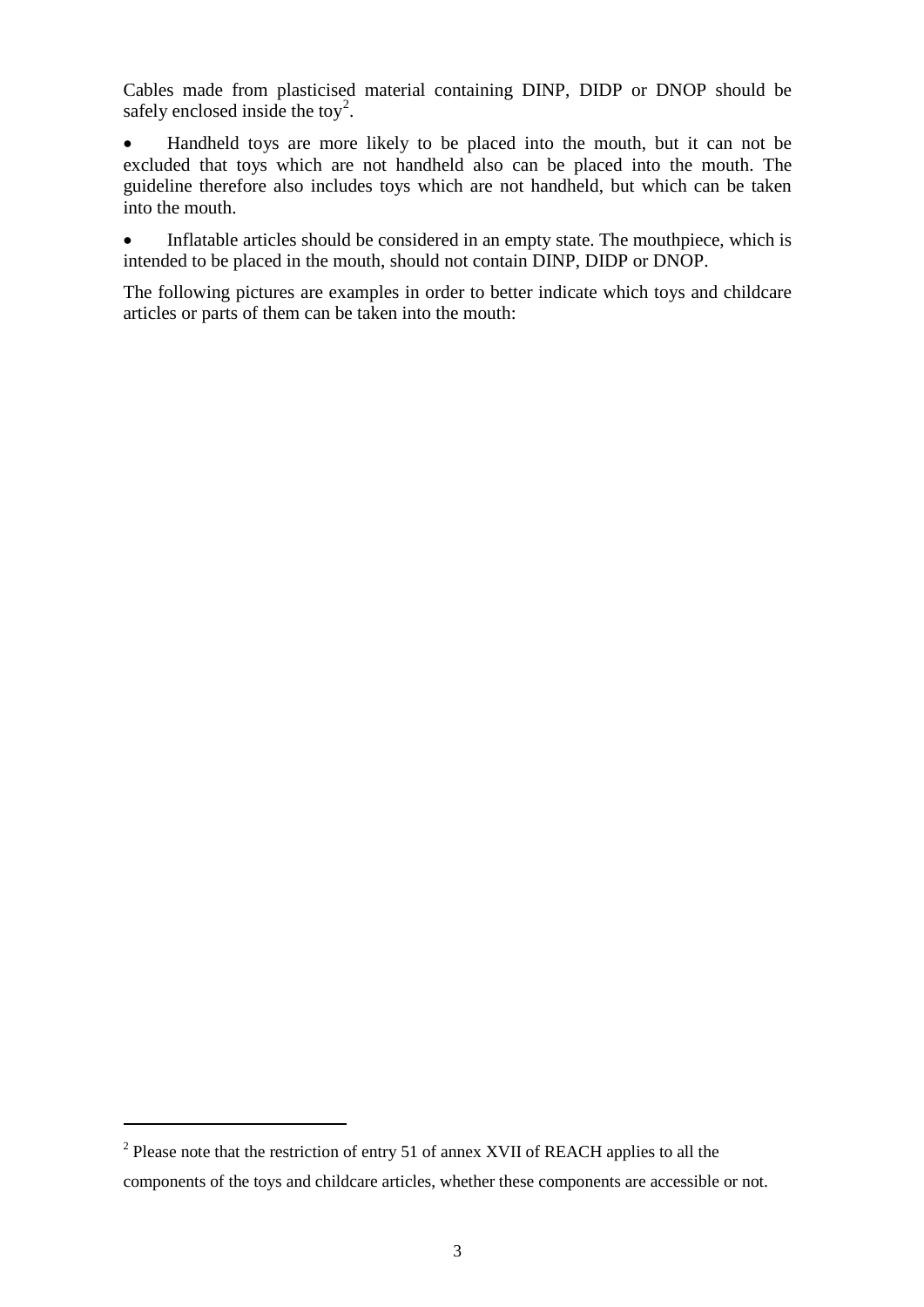| Name & Description      | <b>Picture</b>                                | Can                                | Can not                                                 |
|-------------------------|-----------------------------------------------|------------------------------------|---------------------------------------------------------|
|                         | <b>TOYS</b> according to Directive 2009/48/EC |                                    |                                                         |
| Childs soft playmat     |                                               | All parts can be                   | None                                                    |
| Child can lie or sit on |                                               | accessed by                        |                                                         |
| playmat and play with   |                                               | child and could                    |                                                         |
| attached toys           |                                               | be mouthed                         |                                                         |
|                         |                                               |                                    |                                                         |
|                         |                                               |                                    |                                                         |
|                         |                                               |                                    |                                                         |
|                         |                                               |                                    |                                                         |
|                         |                                               |                                    |                                                         |
|                         |                                               |                                    |                                                         |
|                         |                                               |                                    |                                                         |
|                         |                                               | Green handle,                      | The main body                                           |
| <b>TOY MOWER</b>        |                                               | orange key (if<br>$<$ 5 cm in one  | and wheels $(if >$<br>in<br>5<br>$\,\mathrm{cm}$<br>all |
|                         |                                               | dimension)                         | dimensions).                                            |
|                         |                                               |                                    |                                                         |
|                         |                                               |                                    |                                                         |
|                         |                                               |                                    |                                                         |
|                         |                                               |                                    |                                                         |
|                         |                                               |                                    |                                                         |
|                         |                                               |                                    |                                                         |
|                         |                                               |                                    |                                                         |
|                         |                                               | Hands and feet                     | Head and other                                          |
|                         |                                               |                                    | body parts if $> 5$                                     |
| Soft Bodied Doll        |                                               | Other<br>body<br>parts if $<$ 5 cm | cm in all three                                         |
|                         |                                               | in<br>one                          | dimensions                                              |
|                         |                                               | dimension                          |                                                         |
|                         |                                               |                                    |                                                         |
|                         |                                               |                                    |                                                         |
|                         |                                               |                                    |                                                         |
|                         |                                               |                                    |                                                         |
|                         |                                               |                                    |                                                         |
|                         |                                               |                                    |                                                         |
|                         |                                               |                                    |                                                         |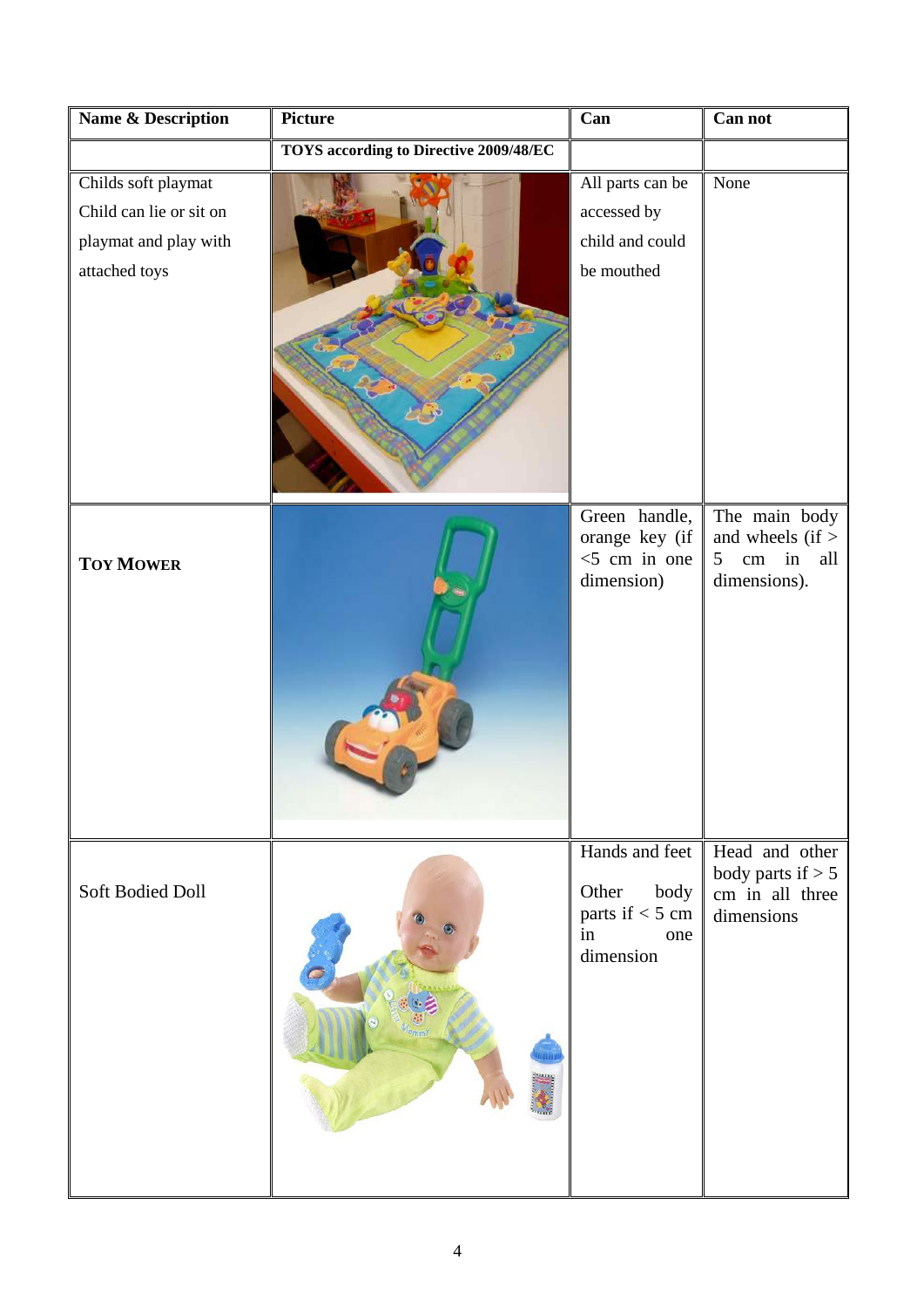| Dolls for older children         | External parts<br>if $< 5$ cm in<br>one dimension               |                                       |
|----------------------------------|-----------------------------------------------------------------|---------------------------------------|
| Mannequin doll                   | External parts<br>if $< 5$ cm in<br>one dimension               |                                       |
| Child-sized<br>Kitchen<br>Center | Utensils, food<br>items,<br>protruding<br>parts<br>(eg handles) | Housing<br>components,<br>large trays |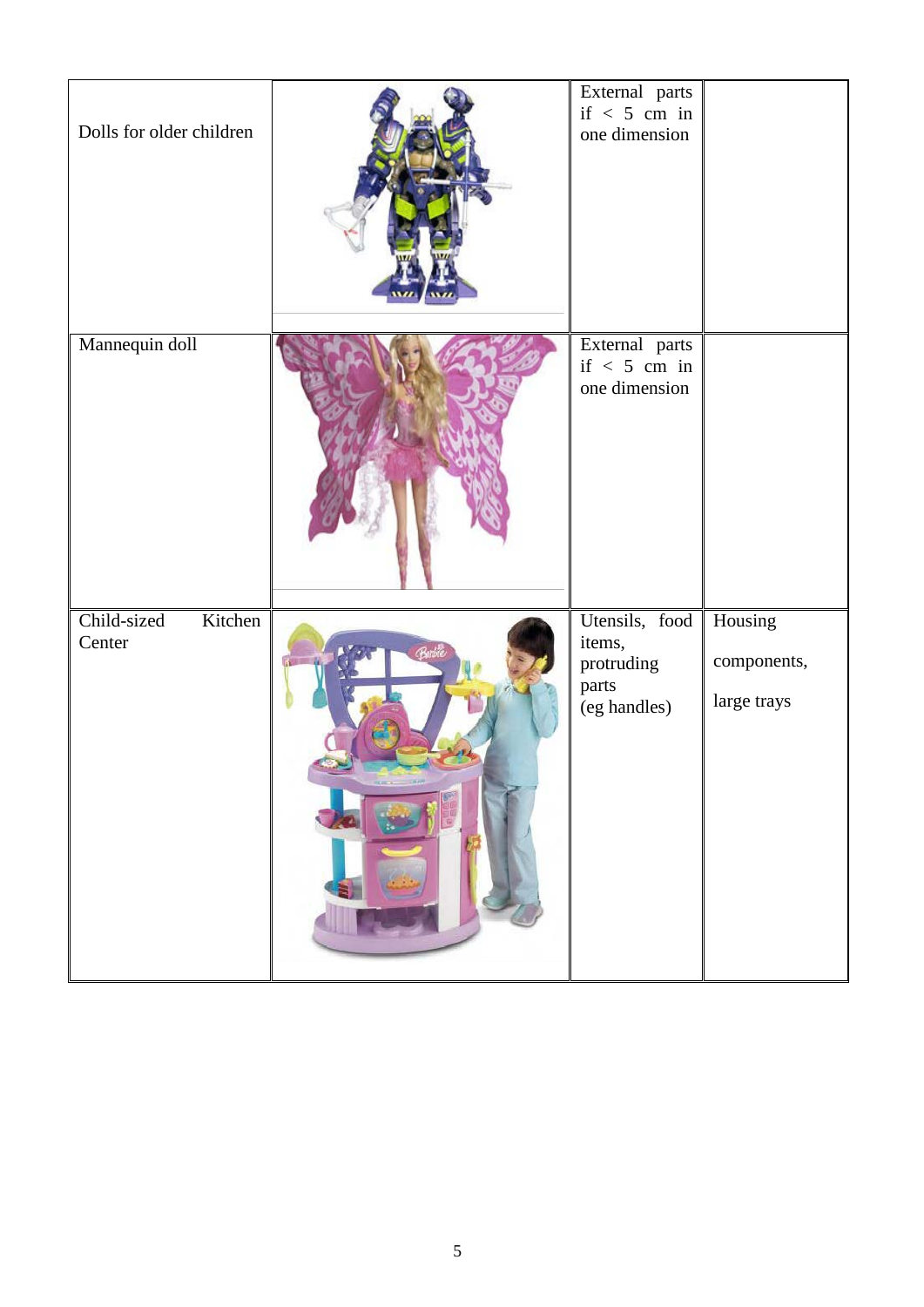| Plastic sword                          |      | External parts<br>if $< 5$ cm in<br>one dimension                           |  |
|----------------------------------------|------|-----------------------------------------------------------------------------|--|
| Plastic duck                           |      | External parts<br>if $< 5$ cm in<br>one dimension                           |  |
| Bath book                              | ncol | External parts<br>if $< 5$ cm in<br>one dimension                           |  |
| Inflatable soft plastic<br>aquatic toy |      | External parts<br>if $< 5$ cm in<br>one dimension<br>and<br>not<br>inflated |  |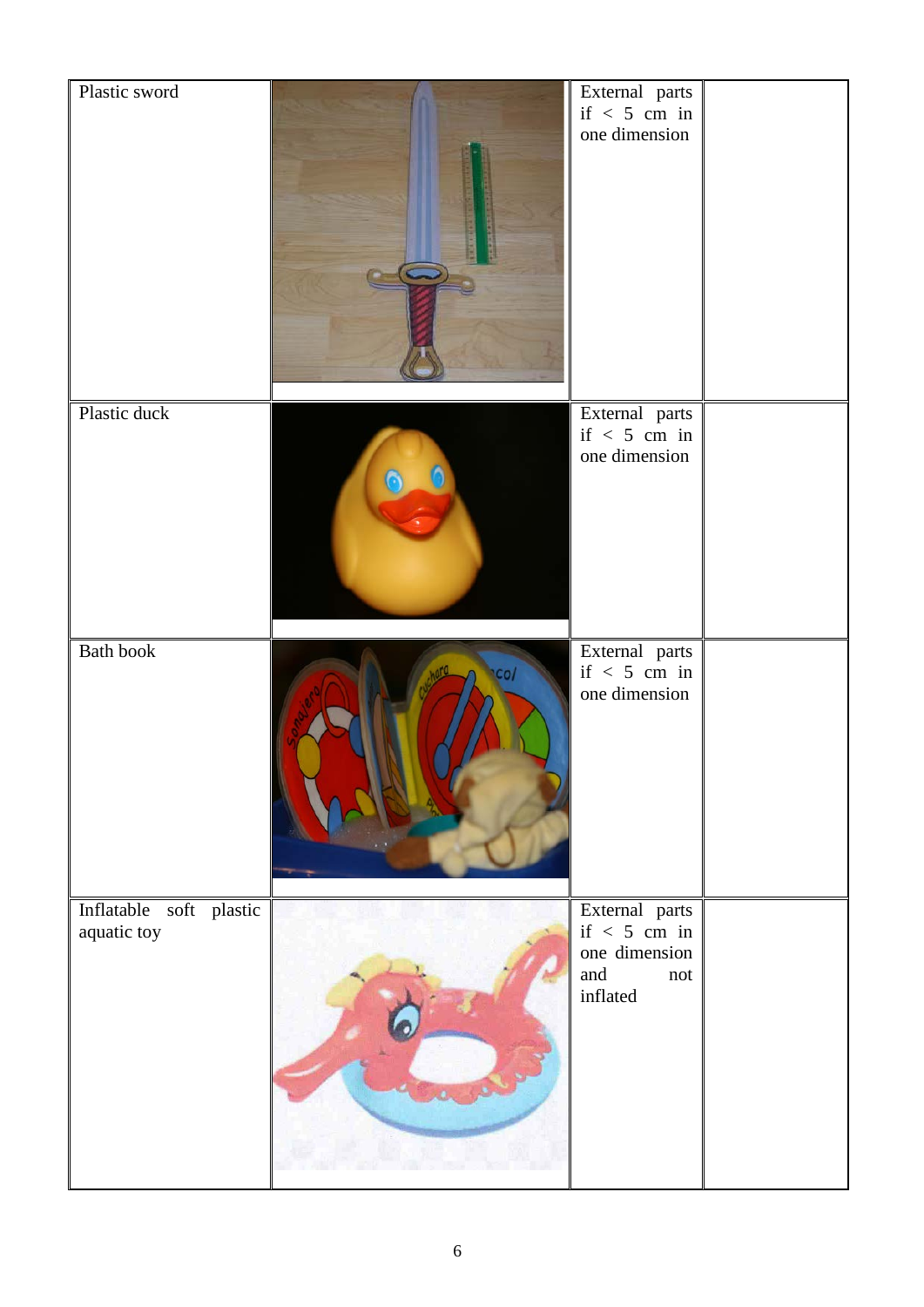|                    | <b>CHILDCARE</b><br><b>ARTICLES</b> (see also<br>Directive 2001/95/EC<br>Art. $2a)$ | Can                                                                                                                   | Can not                                                                                                                                                                                                                          |
|--------------------|-------------------------------------------------------------------------------------|-----------------------------------------------------------------------------------------------------------------------|----------------------------------------------------------------------------------------------------------------------------------------------------------------------------------------------------------------------------------|
| <b>HIGH CHAIRS</b> |                                                                                     | Upper surface of side<br>arms, uppermost part of<br>sides and straps and front<br>edge of the tray can be<br>mouthed. | Other parts such as footrest,<br>legs end caps, seat back are<br>not accessible to mouthing.                                                                                                                                     |
| <b>PUSHCHAIRS</b>  |                                                                                     | Surfaces of bumper bar,<br>seat sides and braces,<br>straps or belts can be<br>mouthed <sup>3</sup>                   | Handlebar,<br>wheels,<br>seat<br>back, shopping tray and<br>bags (on back), foot rest,<br>endcaps<br>and<br>are<br>not<br>mouthed under normal and<br>foreseeable conditions and<br>are not accessible to child<br>in pushchair. |

 $\overline{a}$ 

<span id="page-6-0"></span><sup>&</sup>lt;sup>3</sup> This does not mean that the European Commission wants manufacturers to produce pushchairs or high chairs without safety restraints. There is a sufficient offer of other plasticisers and materials on the market which can replace DINP, DIDP and DNOP.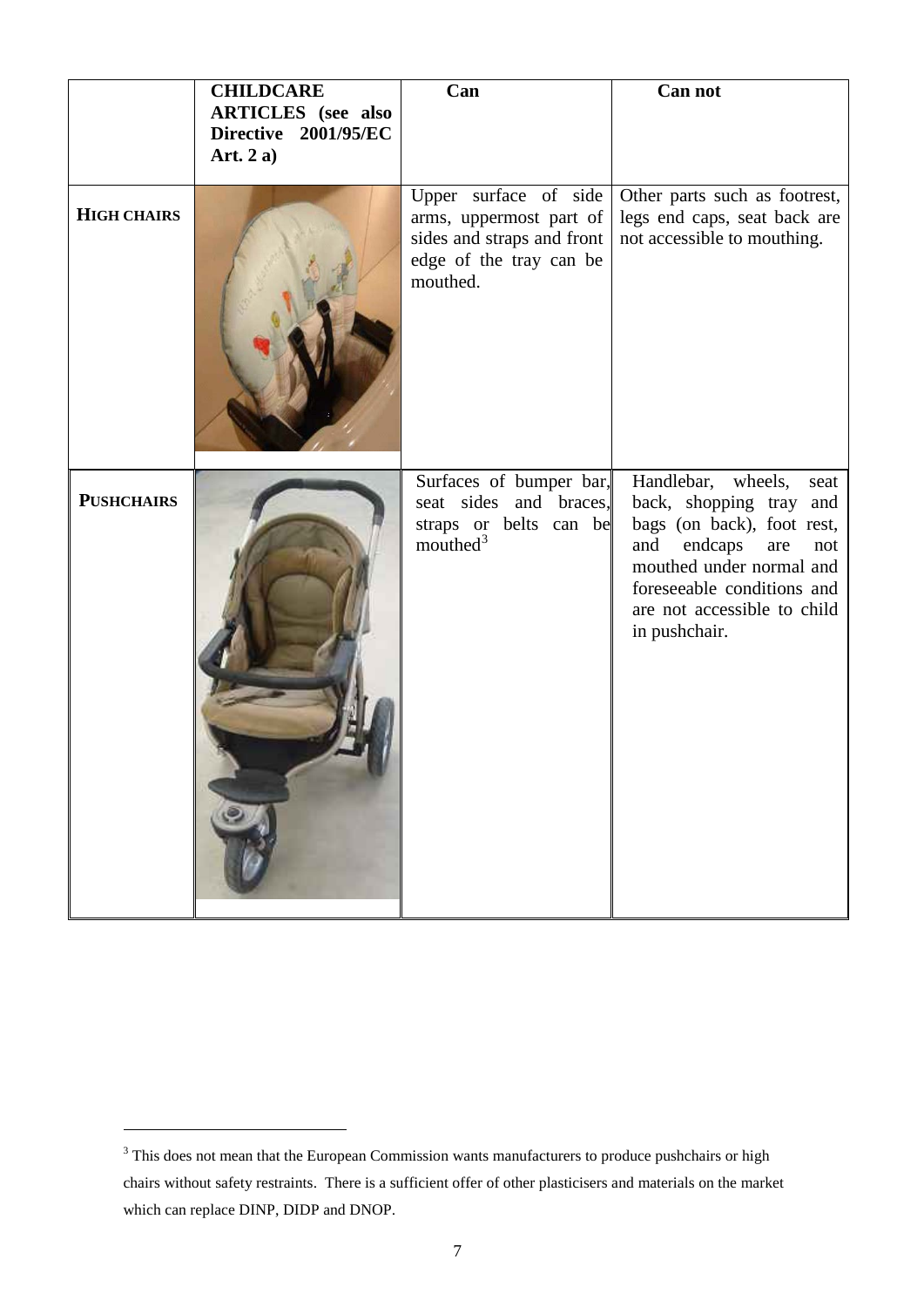|                       | Top of side and end rails | <b>Mattress</b><br>cover.               |
|-----------------------|---------------------------|-----------------------------------------|
| <b>CRIBS</b><br>COTS, | (teething rail) can be    | Cover is not directly                   |
| <b>AND</b>            | mouthed for long periods  | mouthable in normal                     |
| <b>MATTRESSES</b>     |                           | & foreseeable<br>use                    |
|                       |                           | conditions. The edges                   |
|                       |                           | and corner are not                      |
|                       |                           | accessible<br>for                       |
|                       |                           | mouthing by the child                   |
|                       |                           | by design (the<br>$\frac{1}{2}$         |
|                       |                           | fit<br>mattress<br>must                 |
|                       |                           | snugly in the cot to                    |
|                       |                           | avoid<br>entrapment                     |
|                       |                           | risks).<br>The mattress                 |
|                       |                           | is covered with $a \parallel$           |
|                       |                           | sheet in normal use                     |
|                       |                           | and the surface is                      |
|                       |                           | sufficiently taut (by $\vert$           |
|                       |                           | $design - to avoid$                     |
|                       |                           | suffocation risks) to                   |
|                       |                           | from<br>prevent pvc<br>being<br>mouthed |
|                       |                           | through the sheet.                      |
|                       |                           |                                         |
|                       |                           |                                         |
|                       |                           |                                         |
|                       |                           |                                         |
|                       |                           |                                         |
|                       |                           |                                         |
|                       |                           |                                         |
|                       |                           |                                         |
| Changing table        | Edges can be taken into   | Backside                                |
| pillow.               | the mouth                 |                                         |
|                       |                           |                                         |
|                       |                           |                                         |
|                       |                           |                                         |
|                       |                           |                                         |
|                       |                           |                                         |
|                       |                           |                                         |
|                       |                           |                                         |
|                       |                           |                                         |
|                       |                           |                                         |
|                       |                           |                                         |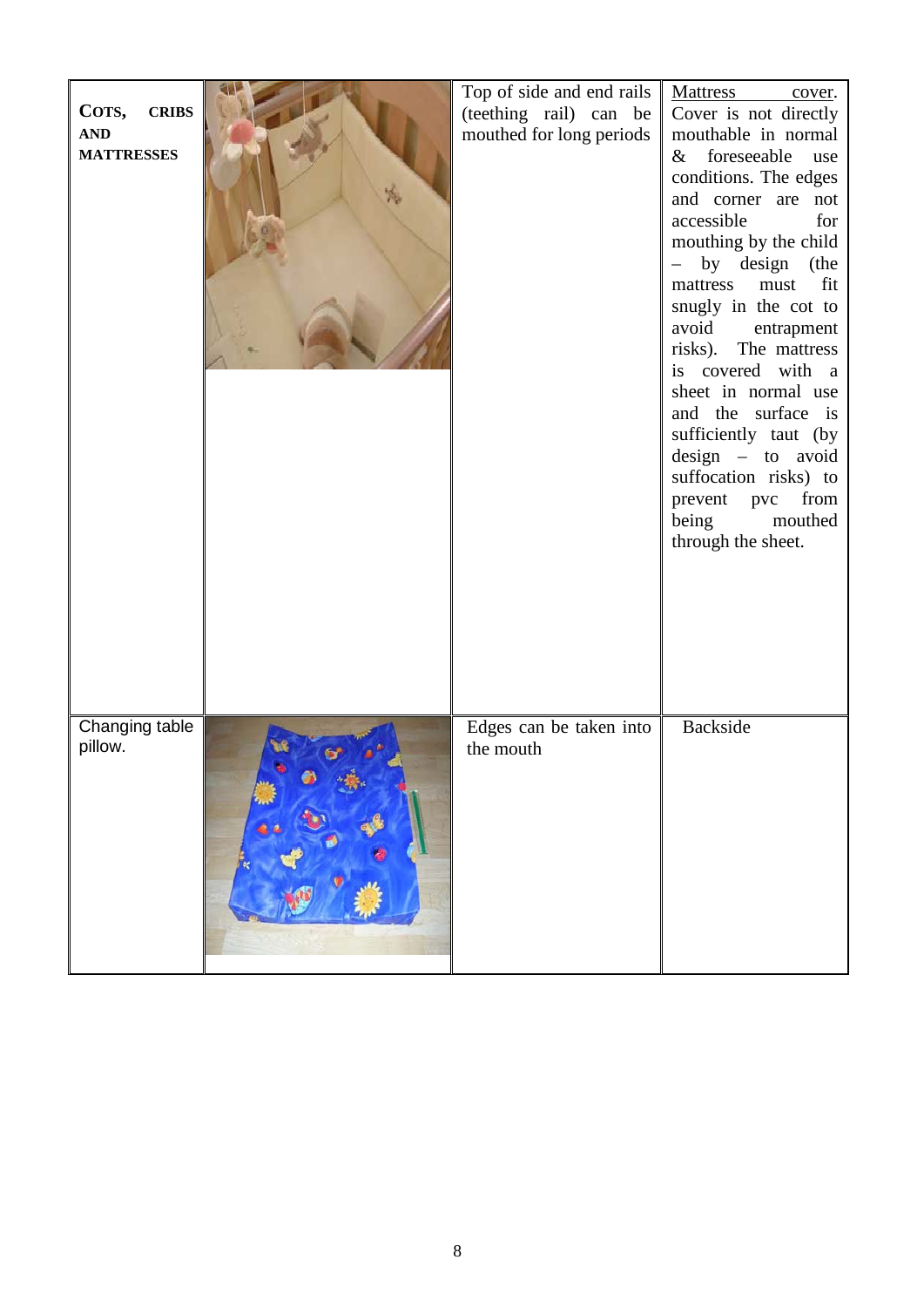| Carrying sling<br>with parts of<br>plastic          | Accessible parts on the<br>side<br>be<br>upper<br>can<br>mouthed                                                                                                                                                                                                                                                                                                                                                                                                     | Unaccessible<br>and<br>parts on the lower<br>side<br>can<br>be<br>not<br>mouthed<br>under<br>normal<br>and<br>foreseeable<br>conditions                                                                                                        |
|-----------------------------------------------------|----------------------------------------------------------------------------------------------------------------------------------------------------------------------------------------------------------------------------------------------------------------------------------------------------------------------------------------------------------------------------------------------------------------------------------------------------------------------|------------------------------------------------------------------------------------------------------------------------------------------------------------------------------------------------------------------------------------------------|
| <b>Breast-feeding</b><br>pillow                     | External surface can be<br>taken into the mouth<br>due to the softness of<br>the pillow                                                                                                                                                                                                                                                                                                                                                                              |                                                                                                                                                                                                                                                |
| Car seats<br>IQP<br>$0 + (0 - 13$ kg)<br>Boot cover | inside<br>The<br>upper<br>surface<br>of<br>sides<br>the<br>along<br>the<br>backrest<br>(above lap level) can be<br>mouthed.<br>Mid section of the<br>backrest above lap level<br>above<br>(or<br>shoulder<br>height of smallest child<br>$=$ above lowest harness<br>slots) can be mouthed.<br>Cover of headrests can<br>be mouthed.<br>Accessories<br>like<br>footmuffs<br>and<br>boot<br>covers can be mouthed.<br>Belt pads and harness<br>straps can be mouthed. | Sides of seat cover<br>below hip level can<br>not<br>be<br>mouthed<br>under normal<br>and<br>foreseeable<br>use<br>conditions nor the<br>mid section of the<br>seating<br>surface<br>(below<br>lowest<br>harness<br>slots/<br>shoulder height) |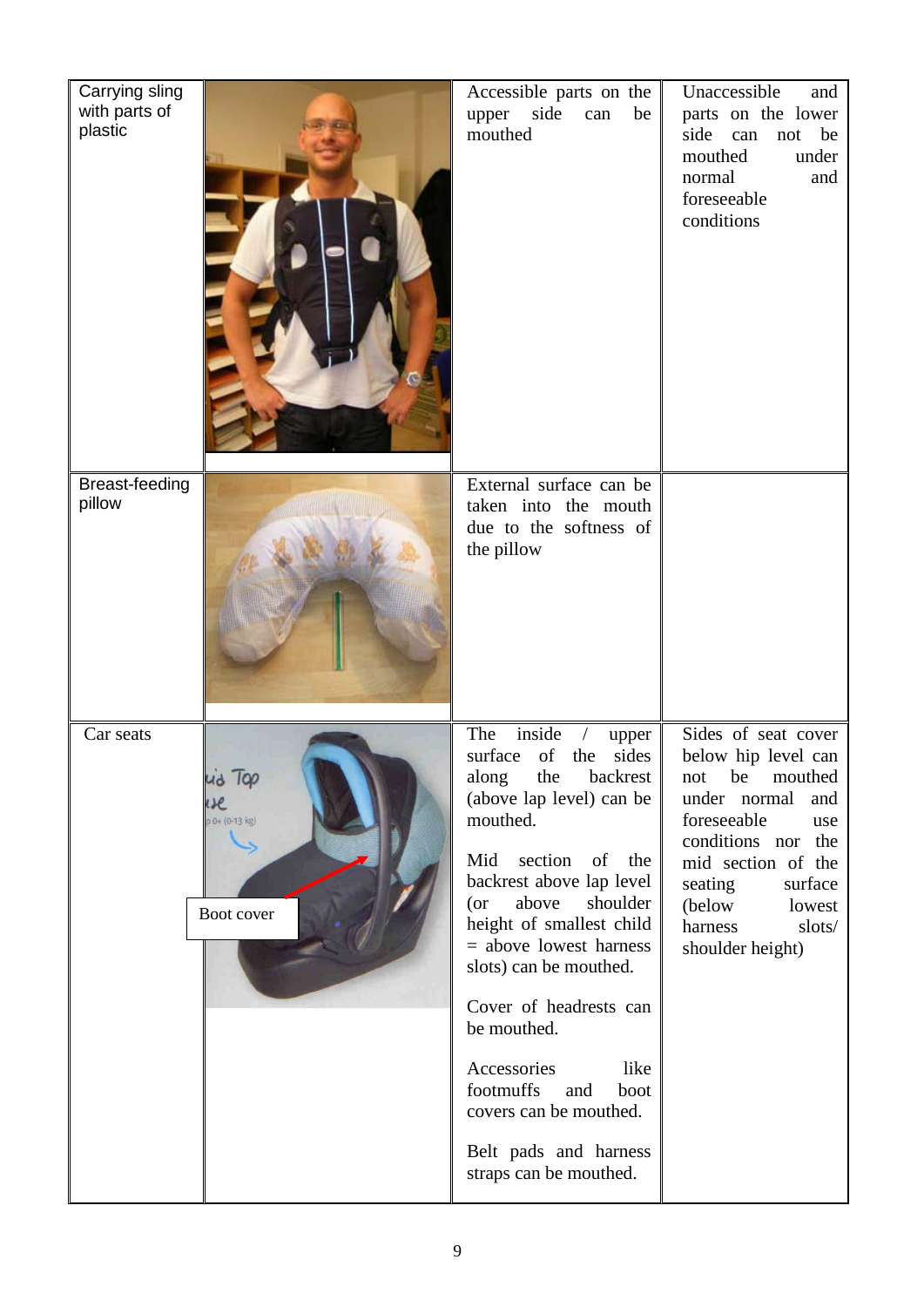| Car seats<br>Side of backrest<br>above lap level |              | See above<br>cover of<br>headrest<br>Sides<br>$\emph{head} \emph{hugger/reducer}$ | See above |
|--------------------------------------------------|--------------|-----------------------------------------------------------------------------------|-----------|
|                                                  |              |                                                                                   |           |
| Car seats                                        | <b>YOFSE</b> | See above<br>Reducer/support<br>pillow                                            | See above |
|                                                  |              | Belt pads and<br>harness straps                                                   |           |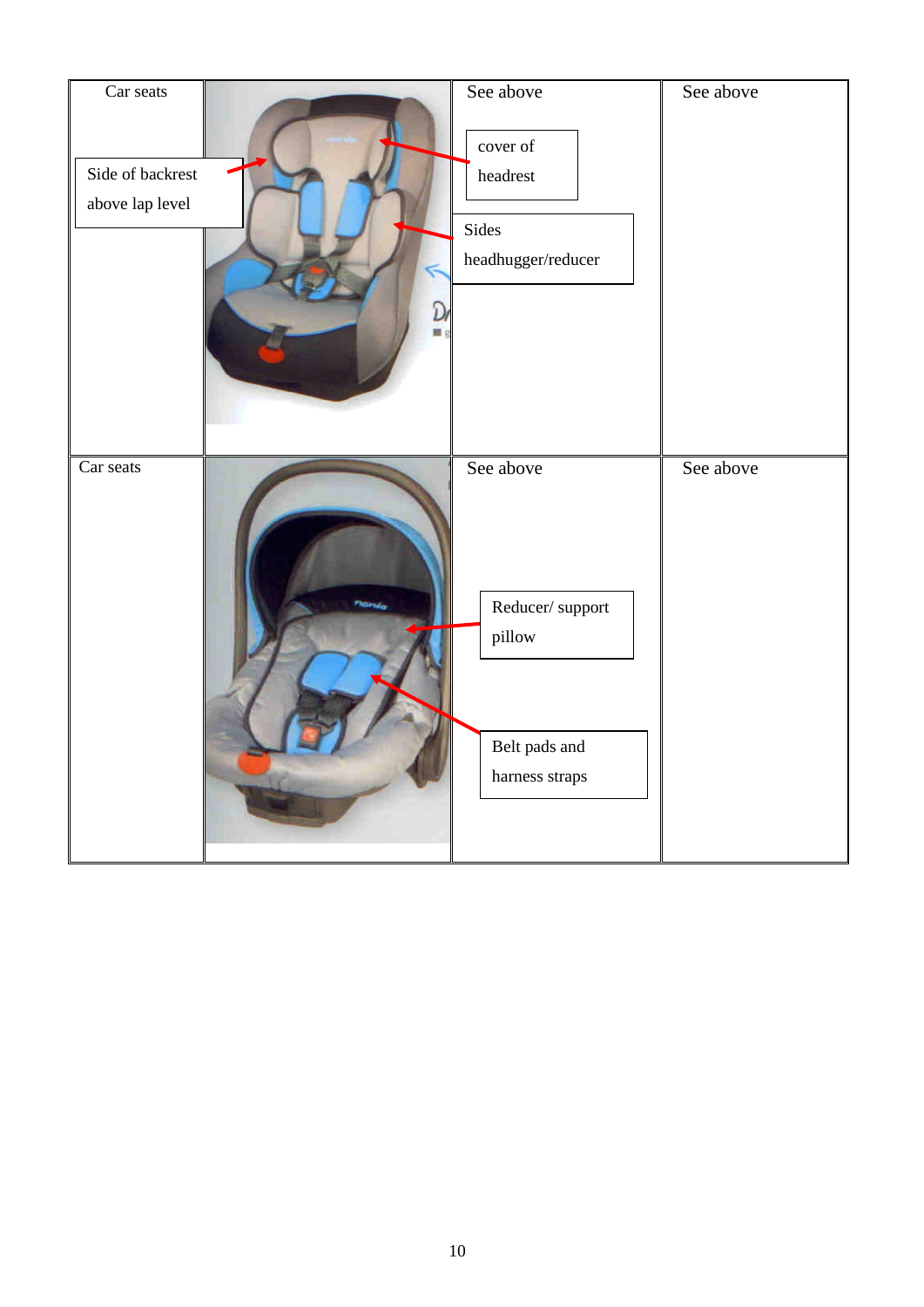# **Change history**

| <b>Revision</b> | Comment                                                                                                                                                                                                                                                                                                                                                                                                                                                                                                                                                                                                                                                                                                                                                                                                                                   | Date                                                                                                                                                               |
|-----------------|-------------------------------------------------------------------------------------------------------------------------------------------------------------------------------------------------------------------------------------------------------------------------------------------------------------------------------------------------------------------------------------------------------------------------------------------------------------------------------------------------------------------------------------------------------------------------------------------------------------------------------------------------------------------------------------------------------------------------------------------------------------------------------------------------------------------------------------------|--------------------------------------------------------------------------------------------------------------------------------------------------------------------|
| Original        |                                                                                                                                                                                                                                                                                                                                                                                                                                                                                                                                                                                                                                                                                                                                                                                                                                           | Expert Group on the<br>Safety of Toys and<br>the Working Group<br>"Limitations on the<br>Marketing and Use of<br>Dangerous<br>Substances and<br>Preparations"/2006 |
| Revision        | Old text:                                                                                                                                                                                                                                                                                                                                                                                                                                                                                                                                                                                                                                                                                                                                                                                                                                 |                                                                                                                                                                    |
|                 | Inaccessible parts of articles can also not be taken<br>into the month. Articles or parts of articles should<br>be considered inaccessible if, during proper use or<br>reasonably foreseeable improper use by children,<br>they can not be reached. The definitions of<br>"accessible" in EN 71) part 1 point 3.1 and<br>"detachable components" in point 3.32 (as<br>amended) can be used as decision-making criteria.<br>Inaccessible plastic material, such as cables in<br>toys, can not be taken into the mouth under<br>normal, foreseeable conditions. Cables made from<br>plasticised material containing DINP, DIDP or<br>DNOP should be safely enclosed inside the toy.<br>New text:                                                                                                                                            | Expert Group on Toy<br>Safety $-$<br>Administrative Co-<br>operation and<br>CARACAL/2011                                                                           |
|                 | Inaccessible parts of articles can also not be taken<br>into the month. Articles or parts of articles should<br>be considered inaccessible if, during proper use or<br>reasonably foreseeable improper use by children,<br>they can not be reached. The definitions of<br>"accessible" in EN 71 (European Standard on<br>the safety of toys) can be used as decision-<br>making criteria. The proper use or reasonably<br>foreseeable improper use by children can be<br>tested by looking for detachable parts when the<br>relevant various foreseeable use tests are applied.<br>Inaccessible plastic material, such as cables in<br>toys, can not be taken into the mouth under<br>normal, foreseeable conditions. Cables made from<br>plasticised material containing DINP, DIDP or<br>DNOP should be safely enclosed inside the toy. |                                                                                                                                                                    |
| Revision        | Old text:<br>Inaccessible parts of articles can also not be taken<br>into the month. Articles or parts of articles should<br>be considered inaccessible if, during proper use or<br>reasonably foreseeable improper use by children,                                                                                                                                                                                                                                                                                                                                                                                                                                                                                                                                                                                                      | Expert Group on Toy<br>Safety/3.5.2013<br><b>GPSD Committee</b><br>members/7.10.2013                                                                               |